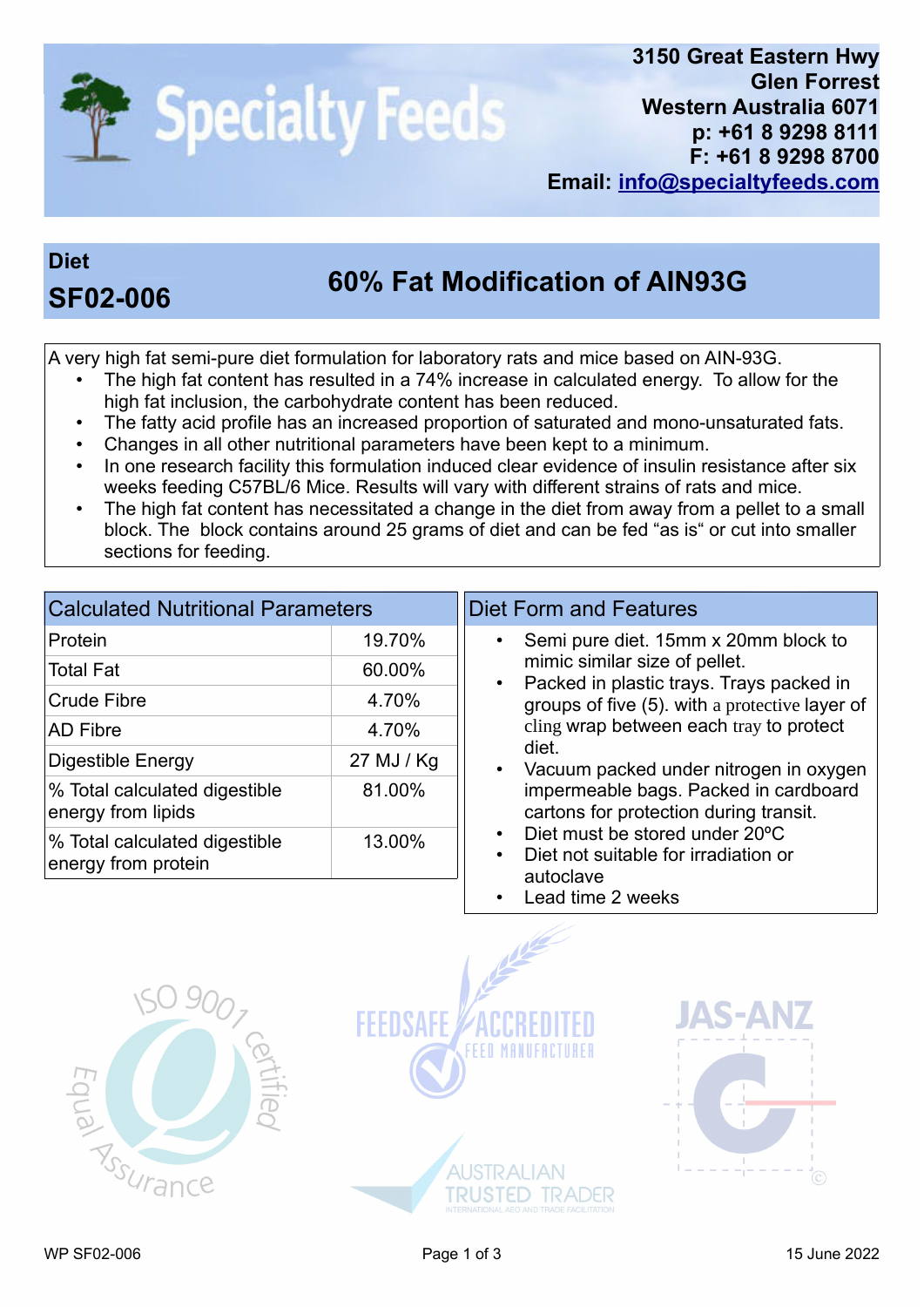| Ingredients                          |            | <b>Calculated Total Minerals as Fed</b> |                     |
|--------------------------------------|------------|-----------------------------------------|---------------------|
| Casein (Acid)                        | 200 g/Kg   | Calcium                                 | 0.69%               |
| <b>Sucrose</b>                       | 106 g/Kg   | Phosphorous                             | 0.30%               |
| Canola Oil                           | 100 g/Kg   | Magnesium                               | 0.05%               |
| Cocoa Butter                         | 400 g/Kg   | Sodium                                  | 0.11%               |
| <b>Clarified Butter Fat (Ghee)</b>   | 100 g/Kg   | Chloride                                | 0.15%               |
| Cellulose                            | 50 g/Kg    | Potassium                               | 0.38%               |
| L Methionine                         | $3.0$ g/Kg | Sulphur                                 | 0.22%               |
| <b>Calcium Carbonate</b>             | 13.1 g/Kg  | Iron                                    | 48 mg/Kg            |
| Sodium Chloride                      | 2.6 g/Kg   | Copper                                  | 6.7 mg/Kg           |
| <b>AIN93 Trace Minerals</b>          | 1.4 g/Kg   | Iodine                                  | $0.2$ mg/Kg         |
| <b>Potassium Citrate</b>             | $2.5$ g/Kg | Manganese                               | 13 mg/Kg            |
| Potassium Dihydrogen Phosphate       | 6.9 g/Kg   | Cobalt                                  | No data             |
| Potassium Sulphate                   | $1.6$ g/Kg | Zinc                                    | 45 mg/Kg            |
| Choline Chloride (75%)               | $2.5$ g/Kg | Molybdenum                              | $0.15$ mg/Kg        |
| <b>AIN93 Vitamins</b>                | 10 g/Kg    | Selenium                                | $0.3$ mg/Kg         |
|                                      |            | Cadmium                                 | No data             |
| <b>Calculated Amino Acids as Fed</b> |            | Chromium                                | $1.0$ mg/Kg         |
| Valine                               | 1.30%      | Fluoride                                | 1.0 mg/Kg           |
| Leucine                              | 1.80%      | Lithium                                 | $0.1 \text{ mg/Kg}$ |
| Isoleucine                           | 0.90%      | <b>Boron</b>                            | 1.3 mg/Kg           |
| <b>Threonine</b>                     | 0.80%      | <b>Nickel</b>                           | $0.5$ mg/Kg         |

| 1901000110    | <u>v.vv /v</u> | <b>Boron</b>  | $1.3$ mg/Kg |
|---------------|----------------|---------------|-------------|
| Threonine     | 0.80%          | <b>Nickel</b> | $0.5$ mg/Kg |
| Methionine    | 0.80%          | Vanadium      | $0.1$ mg/Kg |
| Cysteine      | 0.06%          |               |             |
| Lysine        | 1.50%          |               |             |
| Phenylalanine | 1.00%          |               |             |
| Tyrosine      | 1.00%          |               |             |
| Tryptophan    | 0.30%          |               |             |
| Histidine     | 0.60%          |               |             |

certified

**ISO 9007** 





**ASSURANCE** 

Equal